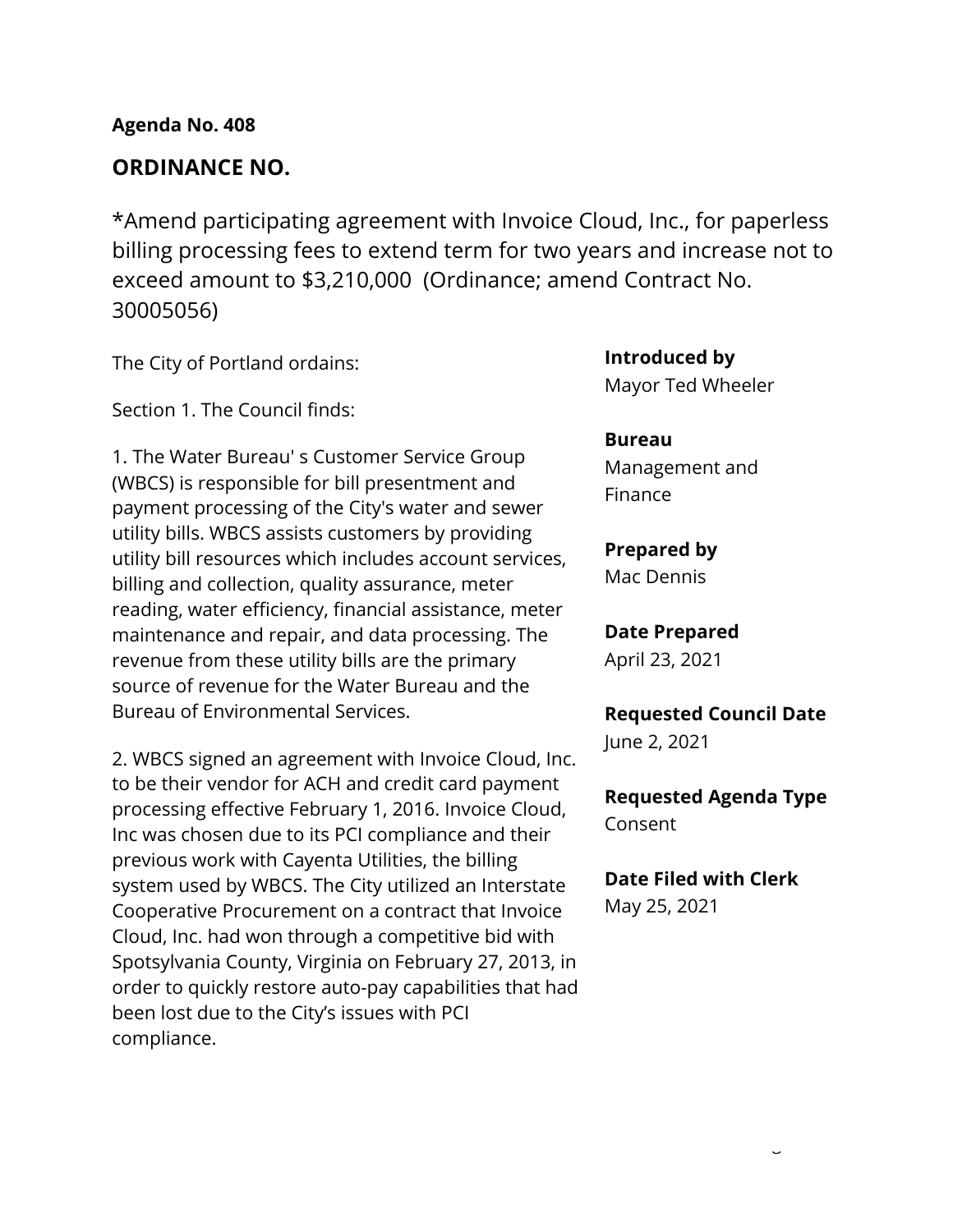3. Invoice Cloud, Inc. is responsible for the payment information of the WBCS's customers used for making online payments and registering for electronic billing options. They process WBCS's credit card, debit card, and ACH payments for utility bills. They are a critical partner for WBCS's AutoPay program, which 50,000 customers have enrolled in.

4. The funds being added are based on an estimate of \$500,000 to be paid each year, or up to \$41,000 per month, to Invoice Cloud, Inc for processing fees for credit card and ACH (electronic check) payments. The processing fees are fixed and based on the volume of transactions. Making payments through services supported by Invoice, Cloud Inc. are increasingly popular for customers, therefore the bureau anticipates more payments from long-term arrangements given the number of accounts with outstanding balances from COVID impacts. That increase in payments is expected to also increase processing costs with Invoice Cloud.

5. Continued work with Invoice Cloud, Inc, is critical to the seamless continuation of payments from customers.

6. WBCS and Invoice Cloud, Inc desire to extend the term of Contract No. 30005056 for up to an additional 24 months to continue collecting utility payments and assisting in managing customer data.

7. Funds are currently allocated for this agreement. The Water Bureau' s level of confidence in the cost estimate is "Strong".

NOW, THEREFORE, the Council directs:

A. The City's Chief Procurement Officer is hereby authorized to amend participating agreement 30005056 with Invoice Cloud, Inc., to increase the not-to-exceed amount by \$1,385,000.00, for a new total not-to-exceed amount of \$3,210,000.00 and to extend the contract for 2 years, provided the amendment is approved as to form by the City Attorney's Office.

Section 2. The Council declares that an emergency exists because a delay in proceeding with the Agreement will seriously impact the service levels as provided by the WBCS, and further disrupt the operations resulting from these services; therefore, this Ordinance shall be in full force and effect from and after its passage by Council.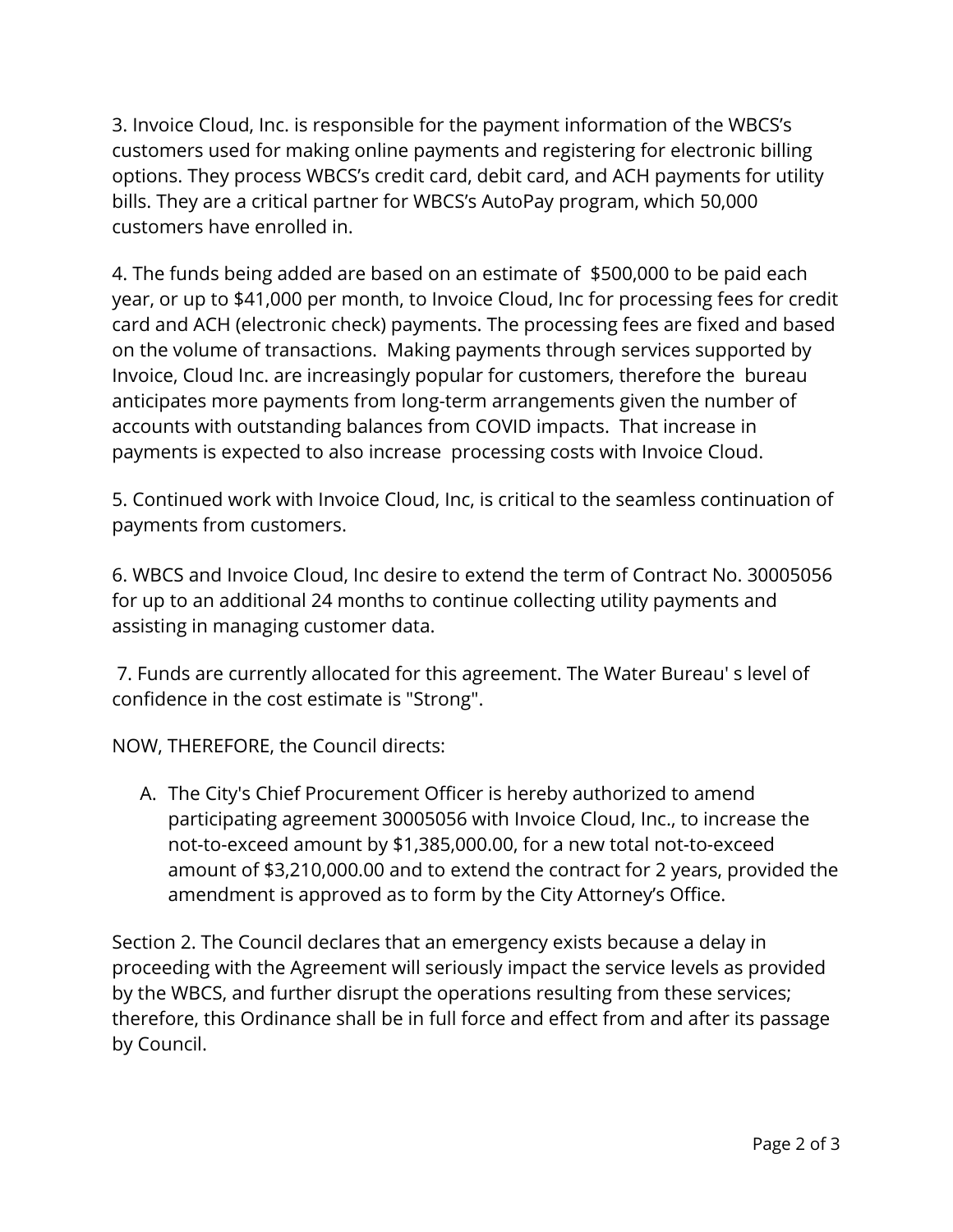Passed by Council:

Action Taken:

# **MARY HULL CABALLERO**

Auditor of the City of Portland

By

Deputy

Commissioners voted as follows (Yea or Nay)

Rubio -

Ryan -

Hardesty -

Mapps -

Wheeler -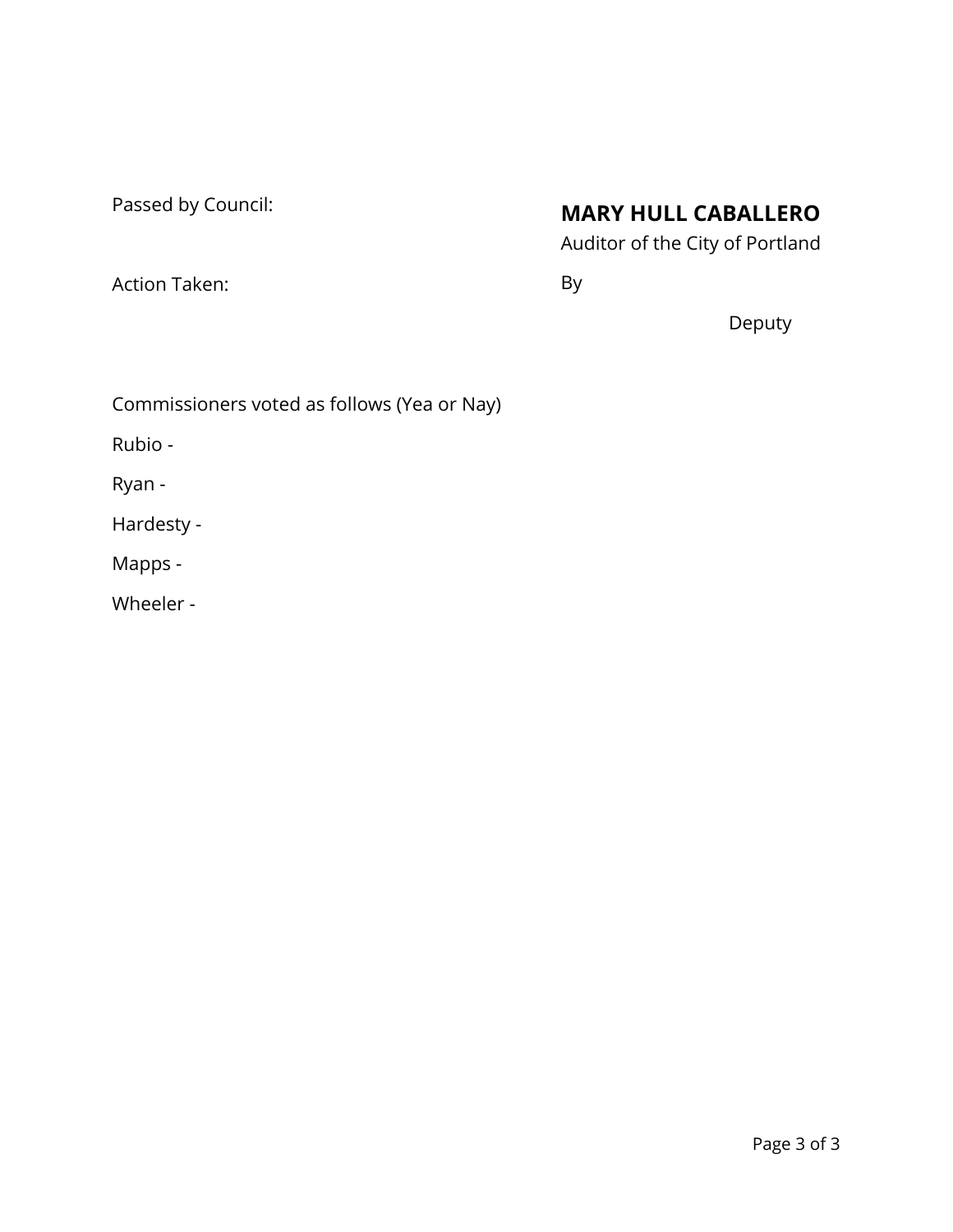### **IMPACT STATEMENT**

**Legislation title:** \*Amend participating agreement with Invoice Cloud, Inc., for paperless billing processing fees to extend term for two years and increase not to exceed amount to \$3,210,000 (Ordinance; amend Contract No. 30005056)

**Contact name:** Kathy Koch, Customer Service Director

**Contact phone:** 503-823-3494

**Presenter name:** Gabriel Solmer, Water Utility Director

#### **Purpose of proposed legislation and background information:**

The purpose of this legislation is to allow the Portland Water Bureau to continue to use Invoice Cloud, Inc. to process credit/debit card and electronic check payments for utility bills, and for electronic or paperless bill presentment. The bureau signed an agreement with Invoice Cloud, Inc. in 2016 for this work, which allowed the bureau to restore their auto-pay functionality and allow a more robust payment and presentment solution following the City's PCI compliance issues.

The Water Bureau has 193,000 active customer accounts. Those accounts include over 52,000 that use the paperless billing feature offered by Invoice Cloud, Inc., and over 54,000 enrolled in the auto-pay program. 60% of all payment transactions and 44% of all payment dollars for utility bills are processed through Invoice Cloud, Inc.

Invoice Cloud, Inc. supports several different methods of payment for customers. In addition to auto-pay, it processes payments made by interactive voice response (IVR), payments made via the website, mobile payments, one-time and recurring payments.

Customers have registered their payment information with Invoice Cloud, Inc., and continued work with Invoice Cloud, Inc. is necessary to avoid any disruption in payment processing capabilities and revenue stream. Invoice Cloud, Inc. is PCI compliant.

This is the eighth amendment for this contract.

#### **Financial and budgetary impacts:**

The amounts needed to continue work with Invoice Cloud, Inc. is already available in the Water Bureau's FY20-21 budget as well as the requested budget for FY21-22. Money will also be available in the budgets for FY 22-23 and FY 23-24.

The contract term will be for two (2) years. This action will not result in a change to the forecast water rates. This legislation does not impact any current or future staffing levels in the Water Bureau.

#### **Community impacts and community involvement:**